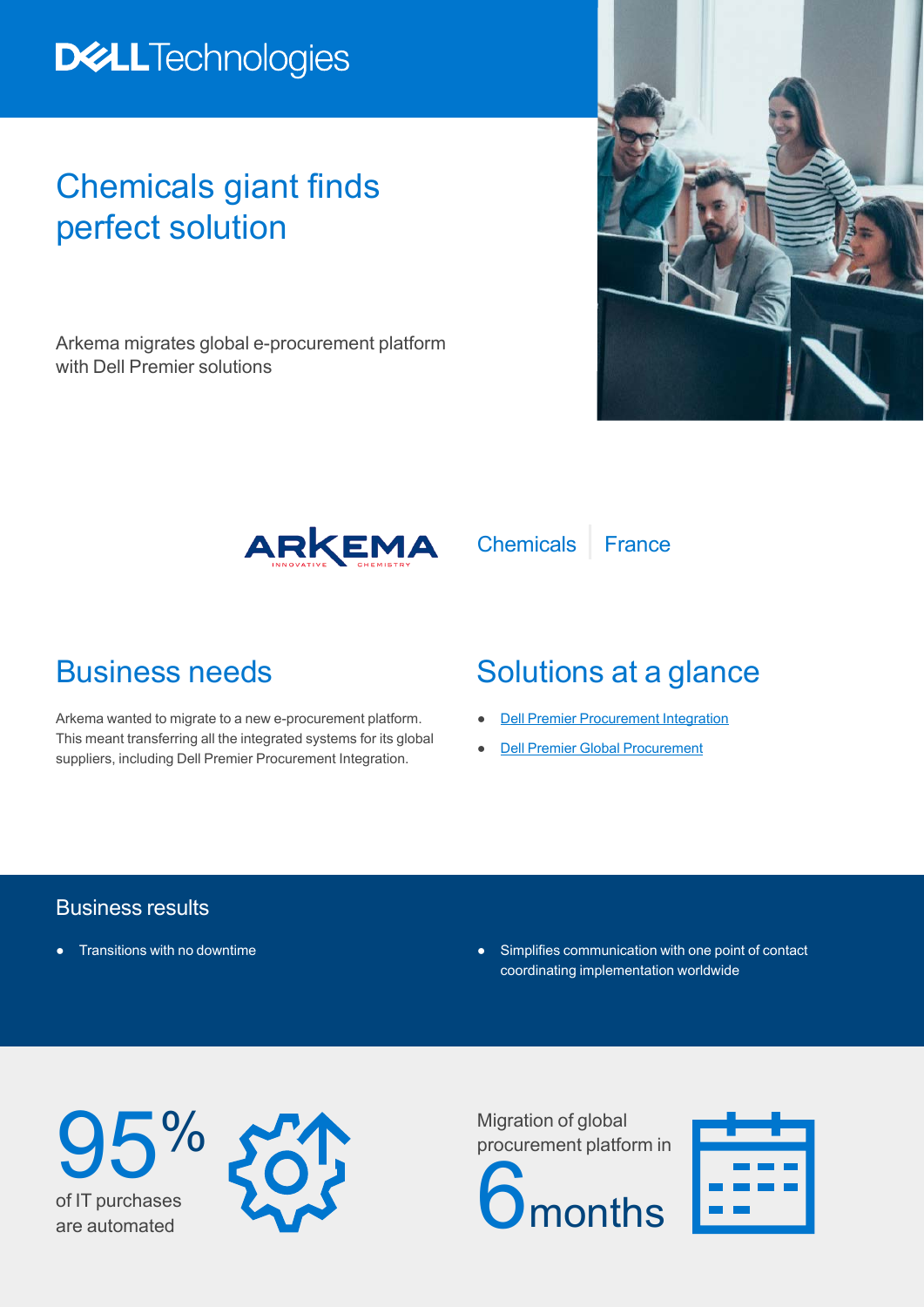

*"Having one point of contact simplified the project. We didn't have to worry about failed duplication of the migration from one country to the other, or gaps in project coordination between different countries."*

Emmanuel Canales, E-Procurement Project Manager, Arkema

At Arkema, two words sum up the company's operations: scale and complexity. Created in 2004 as part of a restructure of Total's chemicals business, Arkema operates 156 plants in more than 50 markets, employs 20,000 people, and has annual sales of €8.8 billion. It researches, develops and manufactures chemicals and specialist materials in a wide range of areas, including lightweight materials, bio-based products, home insulation and coatings.

Efficiency across such a large enterprise with so many areas of activity is a constant challenge. Arkema has streamlined its procurement processes by adopting e-procurement and using digital product catalogues from its suppliers. These include the many laboratories that produce the raw chemicals Arkema needs, as well as the company's IT providers.

#### Automated procurement lightens the load

Arkema has been a Dell Premier customer for 15 years. With a contract managed by Stéphanie Andriot, category manager at Arkema. The company has integrated its e-procurement platform with Dell Premier via a "PunchOut" catalogue for the past five years. This allows buyers within the company to:

- Access the Dell Premier catalogue from the enterprise resource planning (ERP) system
- Buy and automatically recover a purchase order request in the ERP
- Obtain approval of an order via the internal workflow
- Send the order digitally to Dell Premier

The catalogue handles 95 percent of Arkema's Dell Premier purchases and automates procurement flows between systems, thus reducing the risk of human error.

Emmanuel Canales, e-procurement project manager for Arkema, says, "We streamline procurement and get detailed insight into our performance with Dell Premier Procurement Integration. Additionally, we can personalise products easily because it provides all the customisation options Dell Premier offers. On a personal level, we value the Dell Premier team's professionalism and quality of service. They are always ready to help and find solutions when needed."

### The challenge of change

When Arkema decided to change its e-procurement platform, it had to reconnect all its suppliers' systems, including Dell Premier Procurement Integration, to the new system. The migration had to be managed across the globe in several phases—first in France, then in four more European countries and, finally, in China and Singapore.